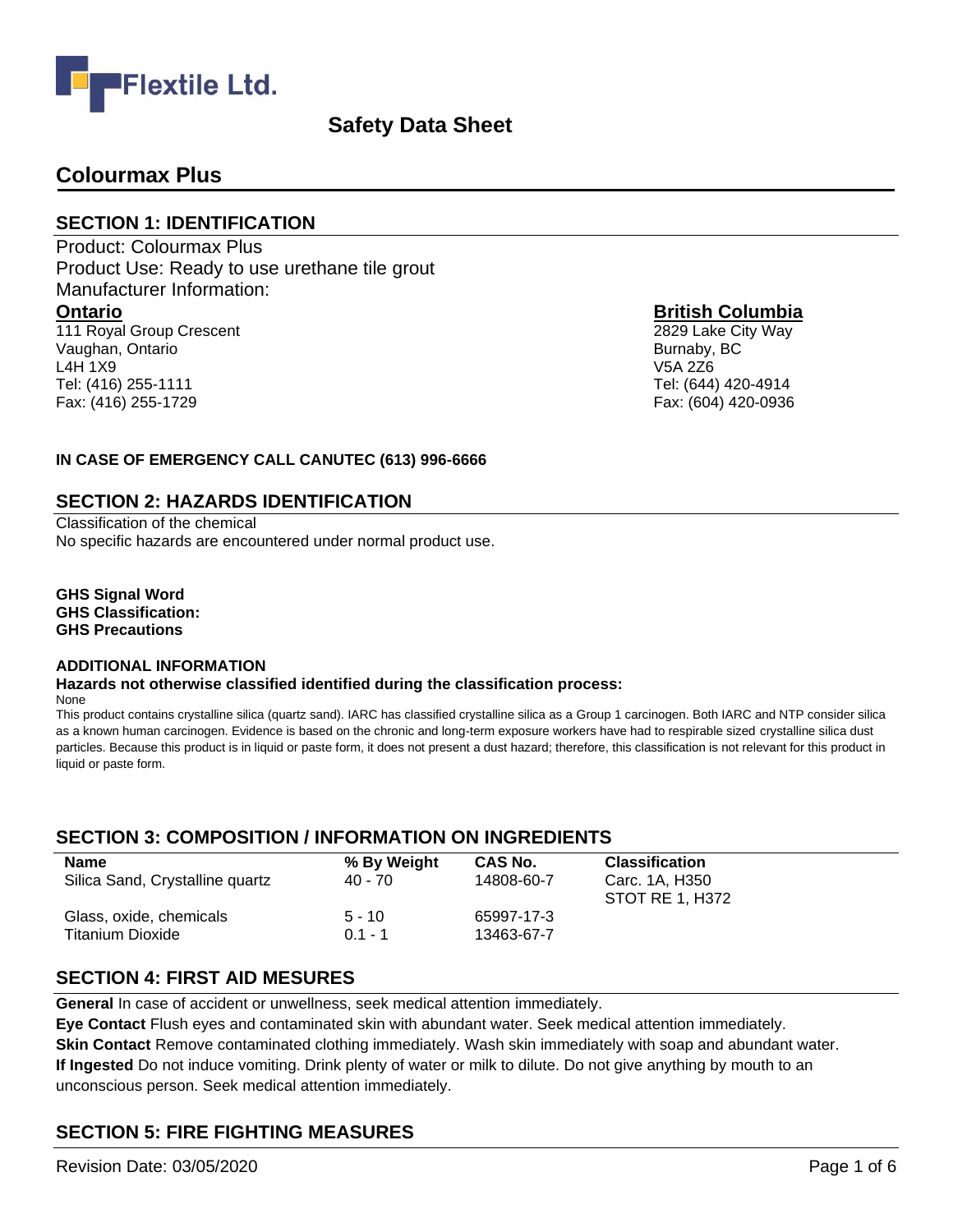

## **Colourmax Plus**

**Unsuitable Extinguishing Media** None in particular **Explosive Properties 1999 12:33 N/A Oxidizing Properties** N/A

**Extinguishing Media** Mater spray, carbon dioxide, dry chemical or foam **Hazardous Combustion Products Do not inhale explosion and combustion gases Special Firefighting Procedures** Wear standard fire fighting gear with self-contained breathing apparatus.

## **SECTION 6: ACCIDENTAL RELEASE MEASURES**

**Special Protection** Wear personal protective equipment.

**Protective Equipment** Refer to Section 8 on this Safety Data Sheet for appropriate personal protection equipment. **Spill Clean Up Directions** Pick up solids. Mop up or absorb with an inert material. Scrape up and dispose into a disposal container. Suitable material for absorbing material, sand.

**Waste Disposal** Dispose of in accordance with local, state and federal regulations.

**Environmental Precautions** Do not allow product to enter drains or waterways. Do not allow material to contaminate ground water system. Refer to Section 13 for disposal information.

## **SECTION 7: HANDLING AND STORAGE**

Wear personal protective equipment. Avoid contact with skin and eyes, inhalation of vapours and mists. Contaminated clothing should be changed before entering eating areas. Do not eat or drink in work areas. Do not use any empty containers before they are cleaned.

**Protective equipment** Refer to Section 8 on this Safety Data Sheet for appropriate personal protection equipment. Keep containers tightly closed when not in use. Wash thoroughly after handling. **Storage** Store in a cool, adequately ventilated, dry area, avoid freezing.

## **SECTION 8: EXPOSURE CONTROLS AND PERSONAL PROTECTION EXPOSURE LIMITS**

| <b>Chemical Name</b>            | CAS No.    | <b>ACGIH TLV</b>                                       | <b>OSHA PEL</b>                        |
|---------------------------------|------------|--------------------------------------------------------|----------------------------------------|
| Silica Sand, Crystalline Quartz | 14808-60-7 | $0.025$ mg/m <sup>3</sup> TWA<br>(respirable fraction) | 0.1 mg/m <sup>3</sup> TWA (respirable) |
| Glass, oxide, chemicals         | 65997-17-3 | $5 \text{ mg/m}^3$ inhalable particulate<br>matter     |                                        |
| <b>Titanium Dioxide</b>         | 13463-67-7 | 10 mg/m $3$ TWA                                        | 15 mg/m <sup>3</sup> total dust TWA    |

#### **ENGINEERING CONTROL METHODS:**

**Eye Protection** Wear safety glasses with side shields

**Skin Protection** Avoid skin contact by wearing proper work gloves and long sleeved shirt. **Hand Protection** Use protective gloves that provide comprehensive protection, e.g. P.V.C., neoprene or rubber. **Respiratory Protection** N.A.

## **SECTION 9: PHYSICAL AND CHEMICAL PROPERTIES**

Physical state Liquid and the Liquid Contract of the Liquid Liquid Liquid Liquid Liquid Liquid Liquid Liquid Liquid Liquid Liquid Liquid Liquid Liquid Liquid Liquid Liquid Liquid Liquid Liquid Liquid Liquid Liquid Liquid L

Revision Date: 03/05/2020 **Page 2 of 6**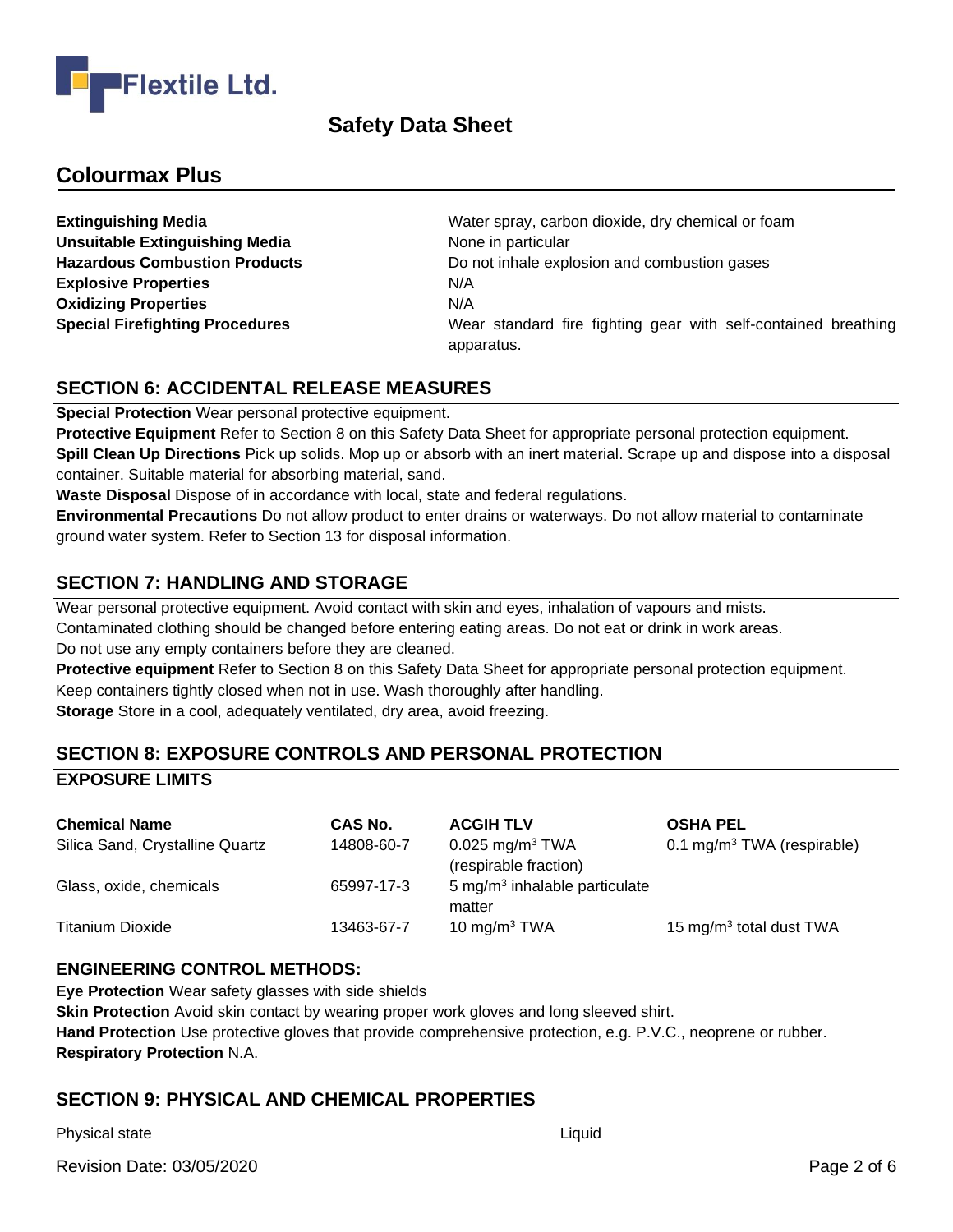

# **Colourmax Plus**

|                                              | N/A             |
|----------------------------------------------|-----------------|
| Odour threshold                              |                 |
| Specific gravity                             | $1.5 - 1.6$     |
| Vapour pressure                              | N/A             |
| Vapour density (air=1)                       | N/A             |
| Evaporation rate                             | As for water    |
| Boiling point                                | 100°C (212°F)   |
| Freezing point                               | N/D             |
| рH                                           | $8 - 9$         |
| Flash point                                  | >93.3°C (200°F) |
| Upper/Lower flammability or explosive limits | N/A             |
| Auto-ignition temperature                    | N/A             |
| Decomposition temperature                    | N/A             |
| Explosive properties                         | N/A             |
| Oxidizing properties                         | N/A             |
| Solubility in water                          | Dispersable     |
| Solubility in oil                            | N/D             |
| Octanol/Water coefficient                    | N/D             |
| Calculated VOC content                       | $< 35$ g/l      |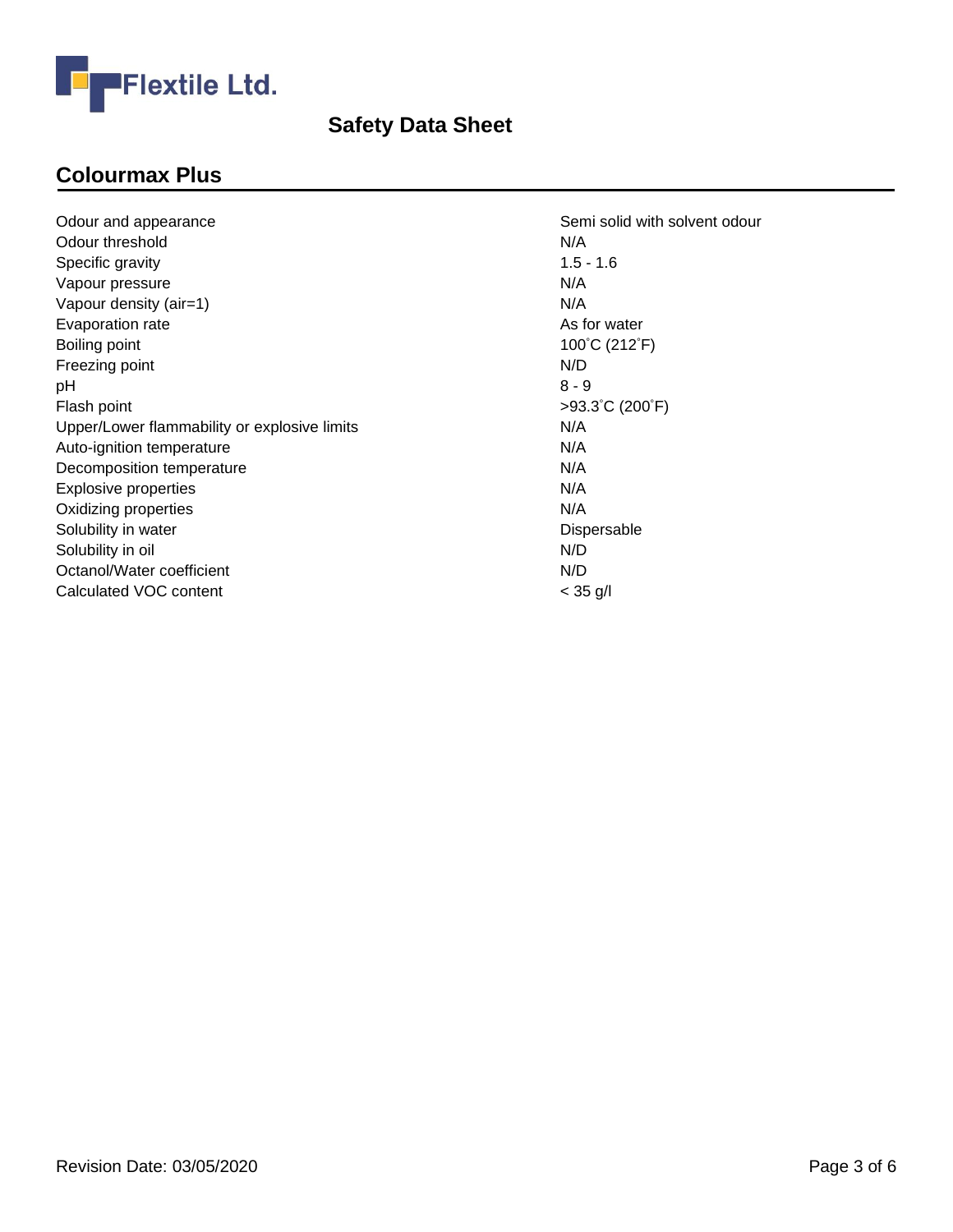

## **Colourmax Plus**

## **SECTION 10: STABILITY AND REACTIVITY**

Reactivity **Network Reactivity** Will not occur Chemical stability Stable Incompatible materials N/D Conditions to avoid Conditions to avoid Conditions in the Stable under normal conditions Conditions Hazardous decomposition products CO, CO<sub>2</sub> and fumes.

## **SECTION 11: TOXICOLOGICAL INFORMATION**

| Toxicological information based on the individual components. |                |                                                                       |  |
|---------------------------------------------------------------|----------------|-----------------------------------------------------------------------|--|
| <b>Chemical Name</b>                                          | <b>CAS No.</b> | <b>LD50/LC50</b>                                                      |  |
| Silica Sand, Crystalline Quartz                               | 14808-60-7     | Oral LD50 (rat) 500 mg/kg                                             |  |
| Glass, oxide, chemicals                                       | 65997-17-3     | Oral LD50 > 2000 mg/kg (rat)<br>Inhilation LC50 .0.691 mg/l (rat) 4 h |  |
| Titanium dioxide                                              | 13463-67-7     | LD50 Oral Rat 10000 mg/kg                                             |  |

#### **Routes of entry** skin contact, eye contact, ingestion.

**Effects of acute exposure** irritate the eyes. Ingestion can cause irritation of the throat.

| Acute toxicity<br>Skin corrosion<br>Serious eye damage / irritation | $N/A$ .<br>N/A<br>Can cause moderate irritation                                                                                                                                                                                                                                     |  |
|---------------------------------------------------------------------|-------------------------------------------------------------------------------------------------------------------------------------------------------------------------------------------------------------------------------------------------------------------------------------|--|
| Respiratory or skin sensitization<br>Germ cell mutagenicity         | N/A<br>No data available.                                                                                                                                                                                                                                                           |  |
| Carcinogenicity                                                     | This product contains crystalline silica. Crystalline silica<br>(respirable size) is classified as carcinogenic by inhalation by :<br>IARC (Group 1), ACGIH (Group A2), NTP (Group 1), OSHA<br>(Select carcinogen). Glass oxide IARC (Group 3), Titanium<br>dioxide IARC (Group 2B) |  |
| Reproductive toxicity                                               | No data available                                                                                                                                                                                                                                                                   |  |
| STOT-single exposure                                                | N/A                                                                                                                                                                                                                                                                                 |  |
| STOT-repeated exposure                                              | N/A                                                                                                                                                                                                                                                                                 |  |
| Aspiration hazard                                                   | N/A                                                                                                                                                                                                                                                                                 |  |

## **SECTION 12: ECOLOGICAL INFORMATION**

| Ecotoxicity                                          | N/A                                               |  |
|------------------------------------------------------|---------------------------------------------------|--|
| Persistence and degradability                        | N/A                                               |  |
| Bioaccumulative potential                            | N/A                                               |  |
| Mobility in soil                                     | N/A                                               |  |
| Other adverse effects                                | N/A                                               |  |
| List of components with eco-toxicological properties |                                                   |  |
| Silica Sand                                          | LC50 Aquatic acute toxicity carp> 10,000 mg/L 72h |  |
| <b>SECTION 13: DISPOSAL CONSIDERATIONS</b>           |                                                   |  |

Revision Date: 03/05/2020 **Page 4 of 6**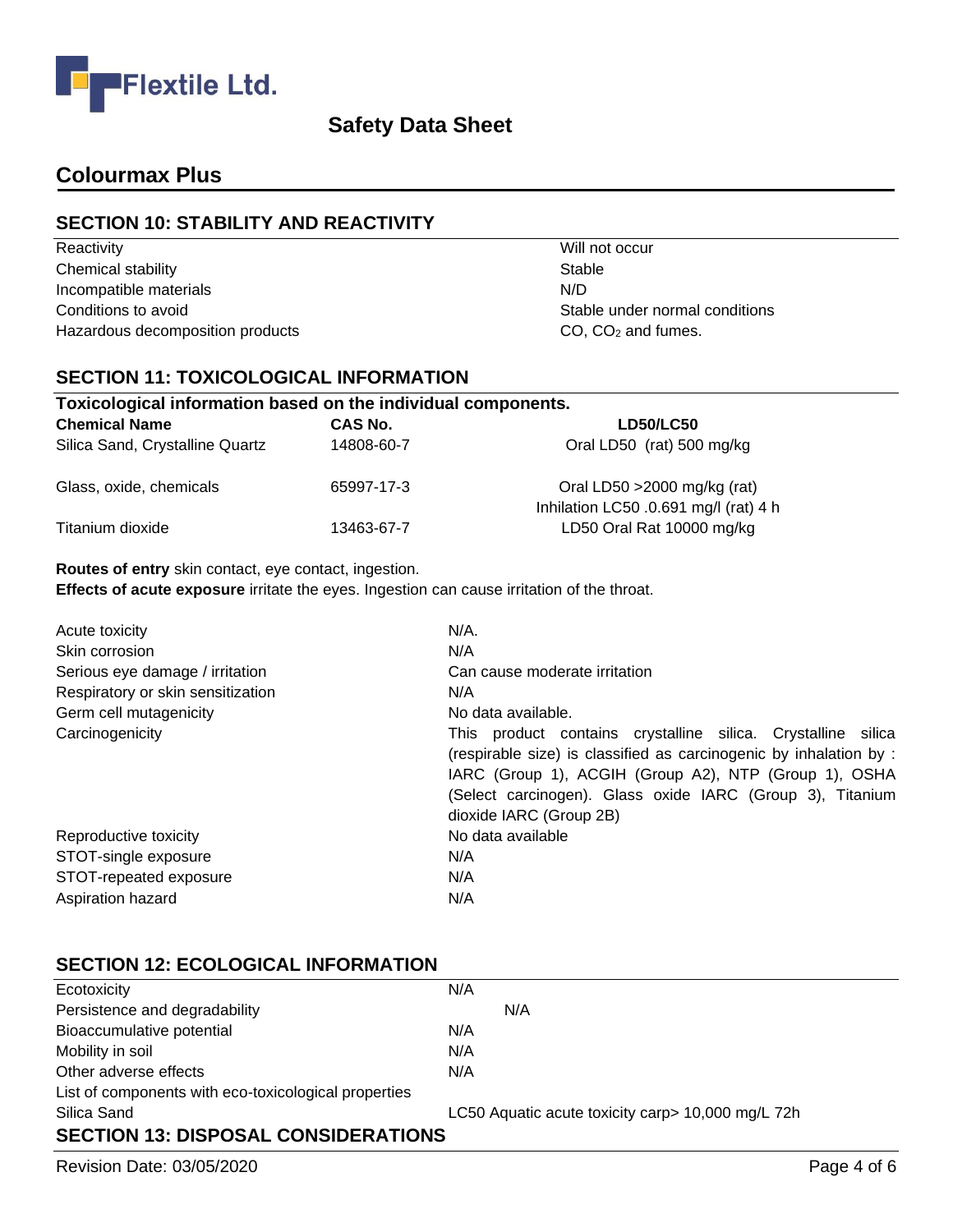

## **Colourmax Plus**

**Handling for disposal** Handle waste as per recommendations in Section 7.

Dispose of in an approved landfill. Waste must be handled in accordance with all federal, state, provincial, and local regulations. Consult authorities before disposal.

## **SECTION 14: TRANSPORT INFORMATION**

Consult Bill of Lading for transportation information. Canadian TDG : not regulated US DOT: not regulated IATA: not regulated

#### **SECTION 15: REGULATORY INFORMATION**

#### **Canadian Information:**

Canadian WHMIS Classification: This product is a WHMIS Controlled Product. It meets one or more of the criteria for a controlled product provided in Part IV of the Controlled Products Regulations (CPR). Refer to Section 2 for a WHMIS Classification for this product.

This product has been classified according to the hazard criteria of the CPR and the MSDS contains all of the information required by the CPR.

Canadian Environmental Protection Act (CEPA) information: All ingredients listed appear on either the Domestic Substances List (DSL) or the Non- Domestic Substances List (NDSL). It contains components listed on the Canadian HPA Ingredient Disclosure List. It contains Crystalline silica, quartz.

#### **US Federal Information:**

TSCA: All listed ingredients appear on the Toxic Substances Control Act (TSCA) inventory.

CERCLA Reportable Quantity (RQ) (40 CFR 117.302): None reported.

SARA TITLE III: Sec. 313, Toxic Chemicals Notification, 40 CFR 372: This material is not subject to SARA notification requirements, since it does not contain any Toxic Chemical constituents above the minimum concentrations.

#### **U.S. State Right To Know Laws**

California Proposition 65:

Warning! This product contains a chemical known to the State of California to cause cancer. It contains Crystalline silica, quartz, and titanium dioxide.

Other State Right to Know Law:

- MA Crystalline Silica, Quartz
- NJ Crystalline Silica, Quartz
- PA Crystalline Silica, Quartz
- MN Crystalline Silica, Quartz
- RI Crystalline Silica, Quartz

## **SECTION 16: OTHER INFORMATION**